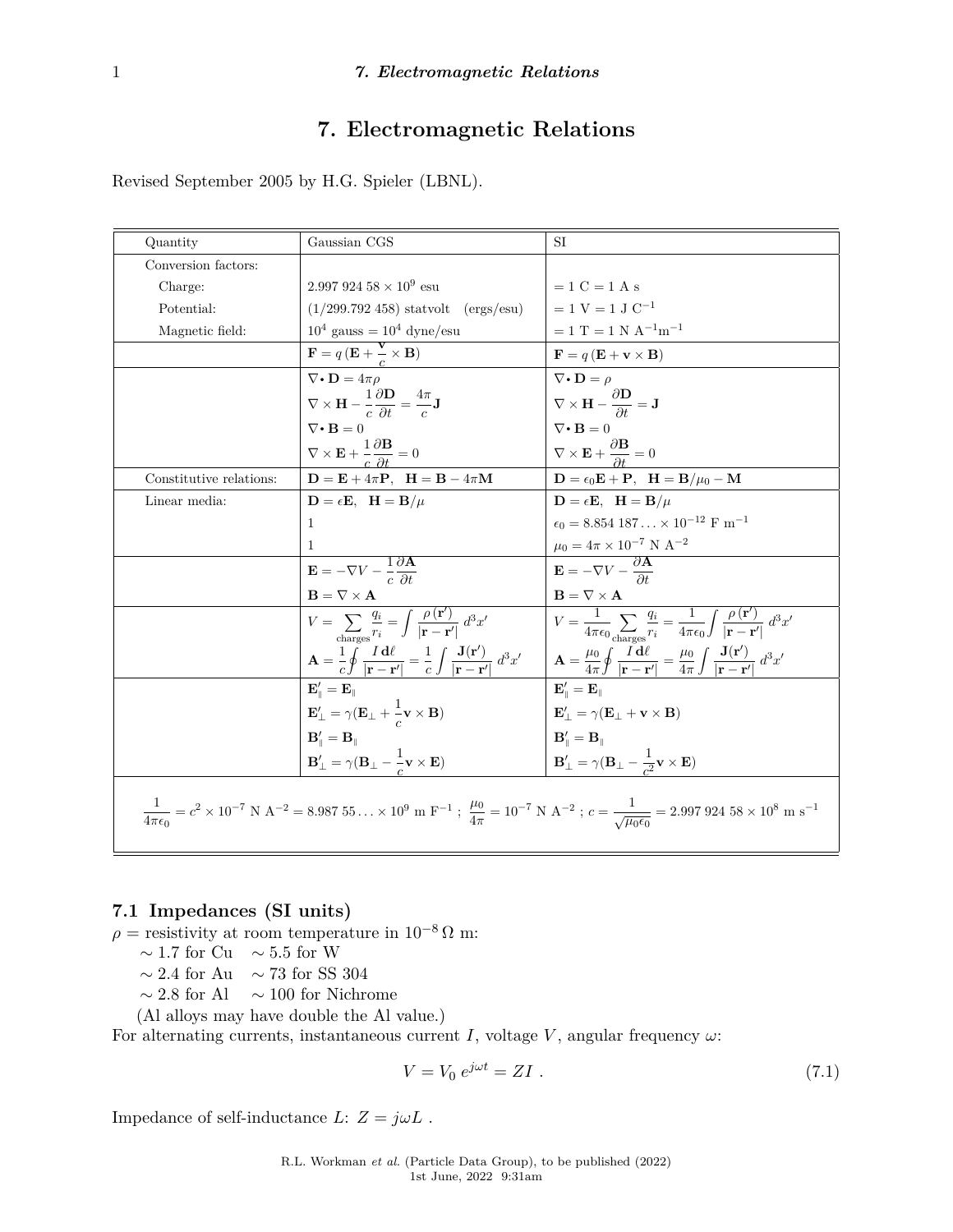Impedance of capacitance *C*:  $Z = 1/j\omega C$ . Impedance of free space:  $Z = \sqrt{\mu_0/\epsilon_0} = 376.7 \Omega$ .

High-frequency surface impedance of a good conductor:

$$
Z = \frac{(1+j)\,\rho}{\delta} \;, \quad \text{where } \delta = \text{skin depth }; \tag{7.2}
$$

$$
\delta = \sqrt{\frac{\rho}{\pi \nu \mu}} \approx \frac{6.6 \text{ cm}}{\sqrt{\nu \text{ (Hz)}}} \text{ for Cu.}
$$
 (7.3)

#### **7.2 Capacitors, inductors, and transmission Lines**

The capacitance between two parallel plates of area *A* spaced by the distance *d* and enclosing a medium with the dielectric constant *ε* is

$$
C = K\varepsilon A/d, \tag{7.4}
$$

where the correction factor *K* depends on the extent of the fringing field. If the dielectric fills the capacitor volume without extending beyond the electrodes. The correction factor  $K \approx 0.8$  for capacitors of typical geometry.

The inductance at high frequencies of a straight wire whose length  $\ell$  is much greater than the wire diameter *d* is

$$
L \approx 2.0 \left[ \frac{\text{nH}}{\text{cm}} \right] \cdot \ell \left( \ln \left( \frac{4\ell}{d} \right) - 1 \right) \,. \tag{7.5}
$$

For very short wires, representative of vias in a printed circuit board, the inductance is

$$
L(\text{in nH}) \approx \ell/d. \tag{7.6}
$$

A transmission line is a pair of conductors with inductance  $L$  and capacitance  $C$ . The characteristic impedance  $Z = \sqrt{L/C}$  and the phase velocity  $v_p = 1/\sqrt{LC} = 1/\sqrt{\mu \varepsilon}$ , which decreases with the inverse square root of the dielectric constant of the medium. Typical coaxial and ribbon cables have a propagation delay of about  $5 \text{ ns/cm}$ .

The impedance of a coaxial cable with outer diameter *D* and inner diameter *d* is

$$
Z = 60 \,\Omega \cdot \frac{1}{\sqrt{\varepsilon_r}} \ln \frac{D}{d} \,,\tag{7.7}
$$

where the relative dielectric constant  $\varepsilon_r = \varepsilon/\varepsilon_0$ . A pair of parallel wires of diameter *d* and spacing  $a > 2.5 d$  has the impedance

$$
Z = 120 \,\Omega \cdot \frac{1}{\sqrt{\varepsilon_r}} \ln \frac{2a}{d} \,. \tag{7.8}
$$

This yields the impedance of a wire at a spacing *h* above a ground plane,

$$
Z = 60 \,\Omega \cdot \frac{1}{\sqrt{\varepsilon_r}} \ln \frac{4h}{d} \,. \tag{7.9}
$$

A common configuration utilizes a thin rectangular conductor above a ground plane with an intermediate dielectric (microstrip). Detailed calculations for this and other transmission line configurations are given by Gunston [\[1\]](#page-3-0).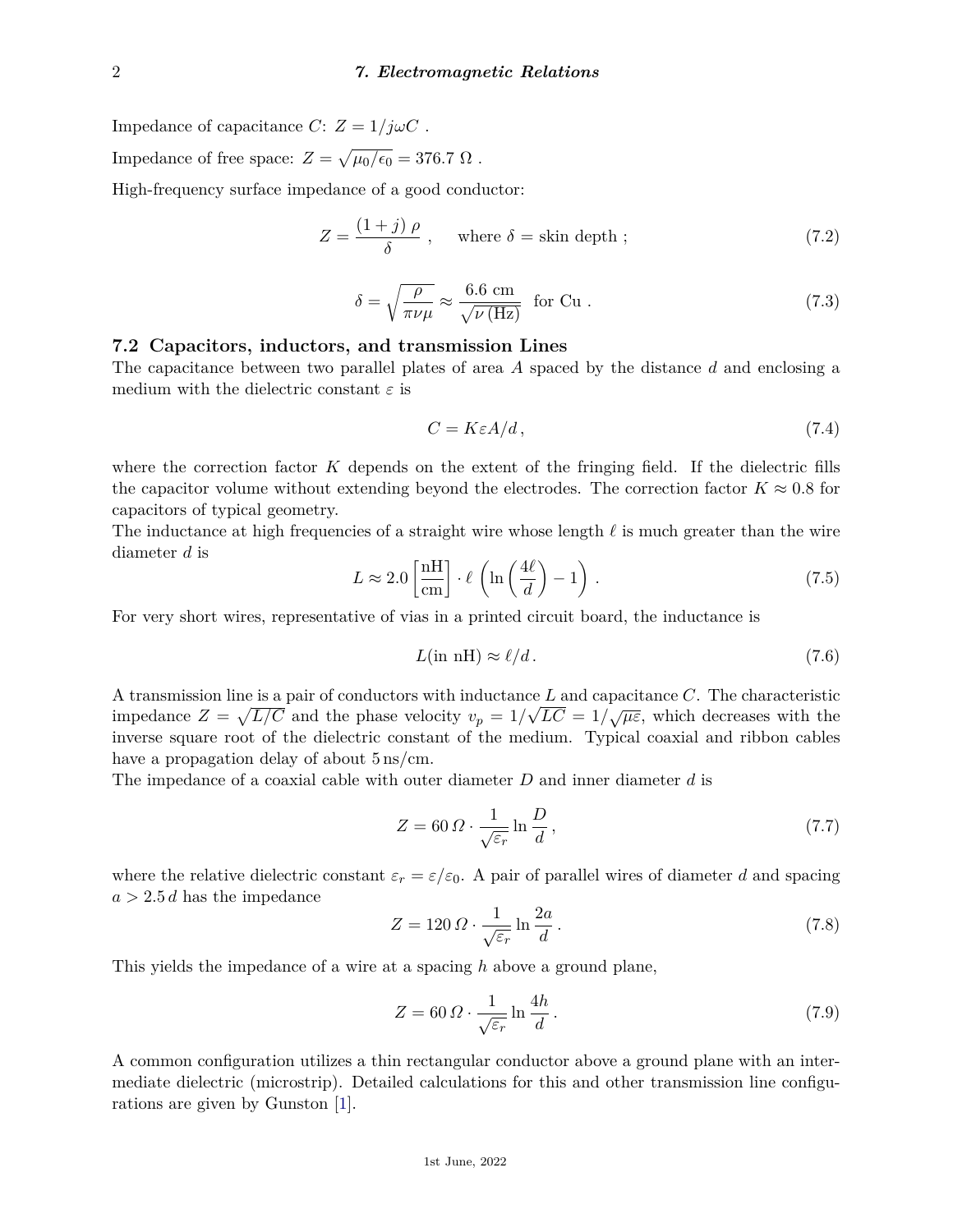

**Figure 7.1:** The normalized synchrotron radiation spectrum *F*(*y*).

### **7.3 Synchrotron radiation (CGS units)**

For a particle of charge *e*, velocity  $v = \beta c$ , and energy  $E = \gamma mc^2$ , traveling in a circular orbit of radius  $R$ , the classical energy loss per revolution  $\delta E$  is

$$
\delta E = \frac{4\pi}{3} \frac{e^2}{R} \beta^3 \gamma^4 \,. \tag{7.10}
$$

For high-energy electrons or positrons ( $\beta \approx 1$ ), this becomes

$$
\delta E
$$
 (in MeV)  $\approx 0.0885 [E(\text{in GeV})]^4 / R(\text{in m})$ . (7.11)

For  $\gamma \gg 1$ , the energy radiated per revolution into the photon energy interval  $d(\hbar \omega)$  is

$$
dI = \frac{8\pi}{9}\alpha\gamma F(\omega/\omega_c) d(\hbar\omega) , \qquad (7.12)
$$

where  $\alpha = e^2/\hbar c$  is the fine-structure constant and

$$
\omega_c = \frac{3\gamma^3 c}{2R} \tag{7.13}
$$

is the critical frequency. The normalized function  $F(y)$  is

$$
F(y) = \frac{9}{8\pi}\sqrt{3} y \int_{y}^{\infty} K_{5/3}(x) dx , \qquad (7.14)
$$